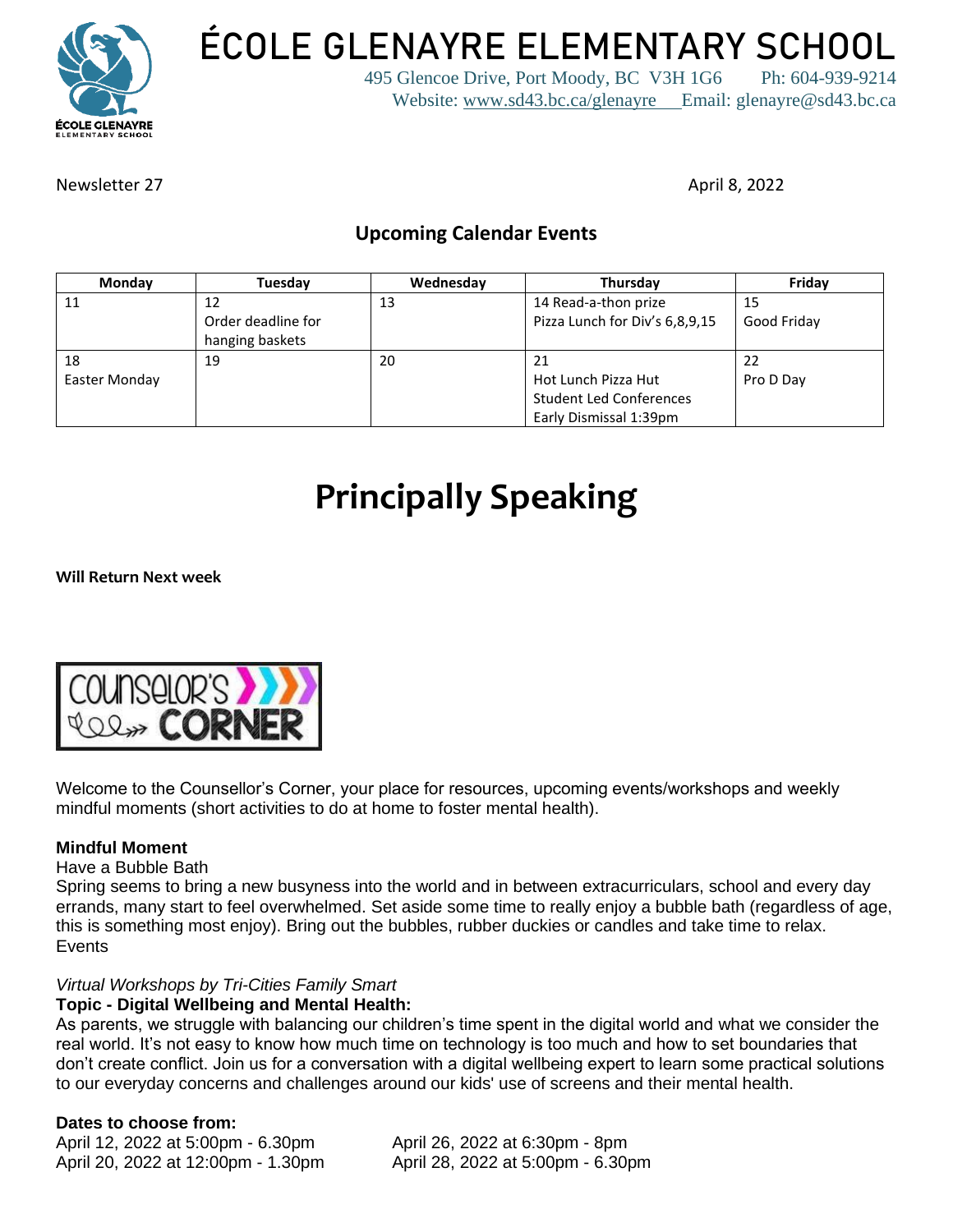#### **What to do next:**

**1. RSVP** - Please let us know you are coming! **Register here:** <https://familysmart.ca/events/> **2. ONE-ON-ONE** - If this time/date doesn't work for you OR you would like to talk one-on-one with a Parent Peer Support Worker, we are happy to meet with you at a time that works for your schedule.

*Saleema Noon- Sexual Health Educator- Parent Workshop* **Growing Up Game Plan: Parents' Edition** <https://learn.saleemanoon.com/webinar-registration>

Questions? Comments? Concerns? Observations? Do not hesitate to contact me. Natalia Kubiak, RCC [nkubiak@sd43.bc.ca](mailto:nkubiak@sd43.bc.ca)



### **HANGING BASKETS & PLANT SALE**

The Glenayre PAC is having a hanging basket and plant sale this Spring!

All orders and payment are done online at <https://teams.growingsmilesfundraising.com/>

Type in Glenayre PAC as your fundraising team.

**Only 4 days left to order.....All orders must be in by Tuesday, April 12. Order pickup will be on Friday, April 29 from 3-5 pm at Glenayre Elementary.** 

For questions, please email glenayrepac@gmail.com

### **HOT LUNCH- PIZZA HUT Thursday, April 21, 2022**

Pizza Hut Hot Lunch is open for ordering for the Thursday, April 21st lunch.

Go To<https://munchalunch.com/login.aspx>

### **SPRING CARNIVAL**

**Save the date! Thursday, May 26th from 2:45-7 pm** will be our annual Spring Carnival! Food trucks, Rocky Point Ice Cream, Mini donuts, Inflatables, Carnival games, Raffle Baskets, 50/50 draw, music and lots more. All welcome, this is a big event! More information to come!



**\*\*If your company would like to help sponsor this event (any amount is truly appreciated), please email glenayrepac@gmail.com. All companies who sponsor that have company signs or banners will be on display by the inflatables and games.**